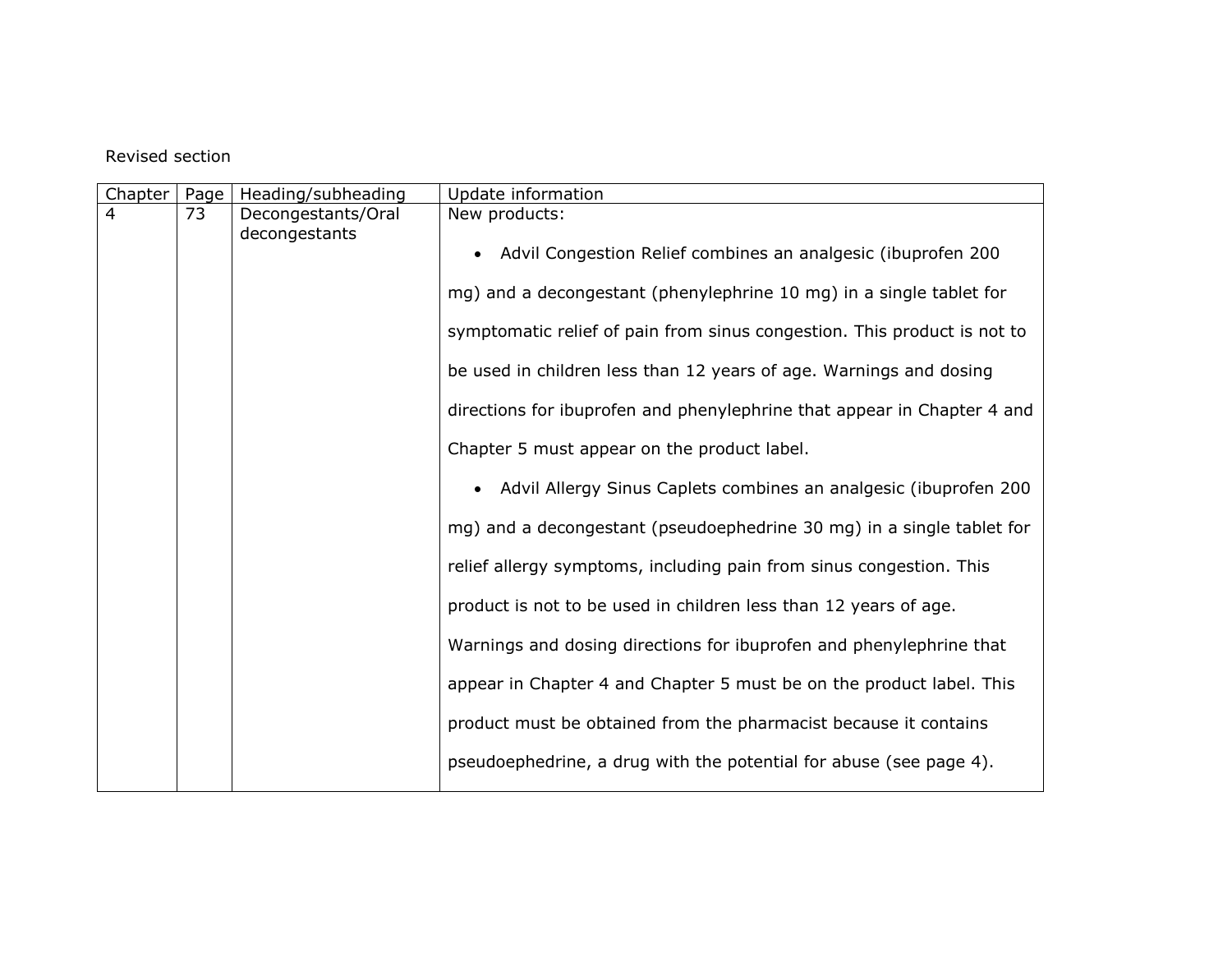|                |     |                                                                                                            | References:                                                                                         |
|----------------|-----|------------------------------------------------------------------------------------------------------------|-----------------------------------------------------------------------------------------------------|
|                |     |                                                                                                            | Available at: www.advil.com/Ourproducts/Advil-Congestion-Relief.aspx.                               |
|                |     |                                                                                                            | (accessed: November 19, 2010).                                                                      |
|                |     |                                                                                                            | Available at: www.advil.com/Ourproducts/Advil-Allergy-Sinus.aspx.<br>(accessed: November 19, 2010). |
| 5              | 96  | Oral                                                                                                       | Name change:                                                                                        |
|                |     | analgesics/Nonsteriodal<br>anti-inflammatory<br>analgesic/antipyretic<br>drugs/Monograph<br>drugs/Products | Momentum Muscular Backache is now available as Percogesic Backache<br>Relief                        |
|                |     |                                                                                                            | New Products:                                                                                       |
|                |     |                                                                                                            | Bayer AM Extra Strength Aspirin. This product contains 500 mg of                                    |
|                |     |                                                                                                            | aspirin and 65 mg of caffeine per tablet for alertness and relief of                                |
|                |     |                                                                                                            | morning pain. The product is not to be used in children less than 12                                |
|                |     |                                                                                                            | years of age. All the warnings and dosing directions for aspirin and                                |
|                |     |                                                                                                            | caffeine that appear in Chapter 5 must appear on the label.                                         |
|                |     |                                                                                                            | Reference: Available at:                                                                            |
|                |     |                                                                                                            | http://www.wonderdrug.com/products/es/es_am.htm. (accessed:                                         |
|                |     |                                                                                                            | November 19, 2010).                                                                                 |
| $\overline{7}$ | 143 | Canker sores or                                                                                            | New products:                                                                                       |
|                |     | aphthous ulcers                                                                                            | Kank-A Soothing Beads. This is a new formulation for applying the local                             |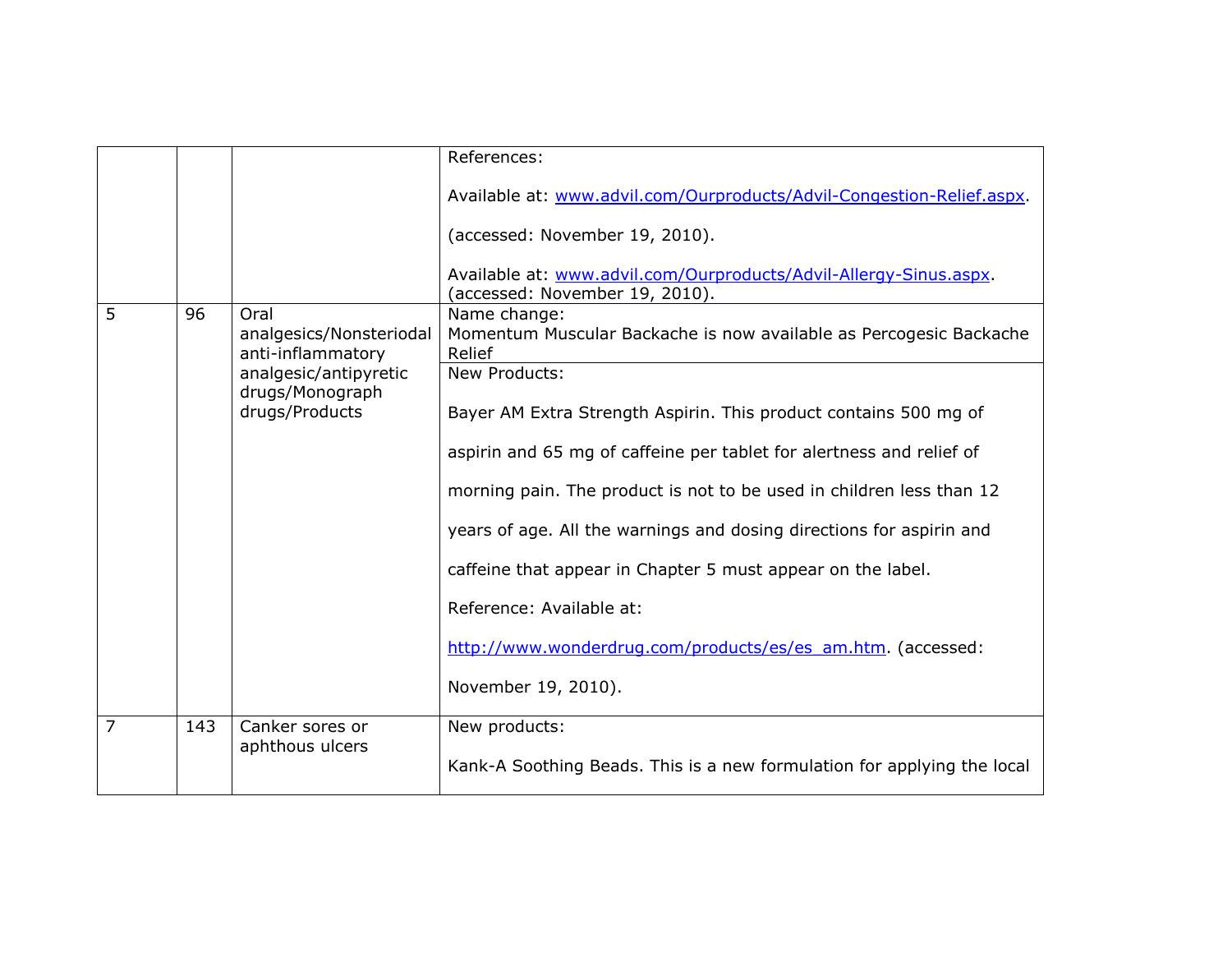|     |                        | anesthetic, benzocaine, to canker sores (aphthous ulcers) in the mouth |
|-----|------------------------|------------------------------------------------------------------------|
|     |                        | to relieve pain and discomfort. It is not to be used for cold sores.   |
|     |                        | Each bead contains 3 mg of benzocaine. Five beads are combined as a    |
|     |                        | single dose. The beads are placed on the canker sore and held there    |
|     |                        | until the beads dissolve. The beads should not be swallowed. Dosing    |
|     |                        | may be repeated every 2 hours. Only a caregiver should administer the  |
|     |                        | drug in children less than 12 years of age, and the product should not |
|     |                        | be used in children under 2 years of age.                              |
|     |                        | Warnings and adverse reactions of benzocaine are the same as those     |
|     |                        | discussed on page 145.                                                 |
|     |                        | Reference:                                                             |
|     |                        | Available at: http://www.blistex.com/other-blistex-brands/kank-        |
|     |                        | a/kank-a-soothing-beads. (accessed: November 29, 2010).                |
| 145 | Toothache and teething | Addition to the chapter:                                               |
|     | pain products          | The FDA issued a consumer warning for Hyland's Teething Tablets, a     |
|     |                        |                                                                        |
|     |                        | homeopathic product used for teething pain and discomfort. The tablets |
|     |                        |                                                                        |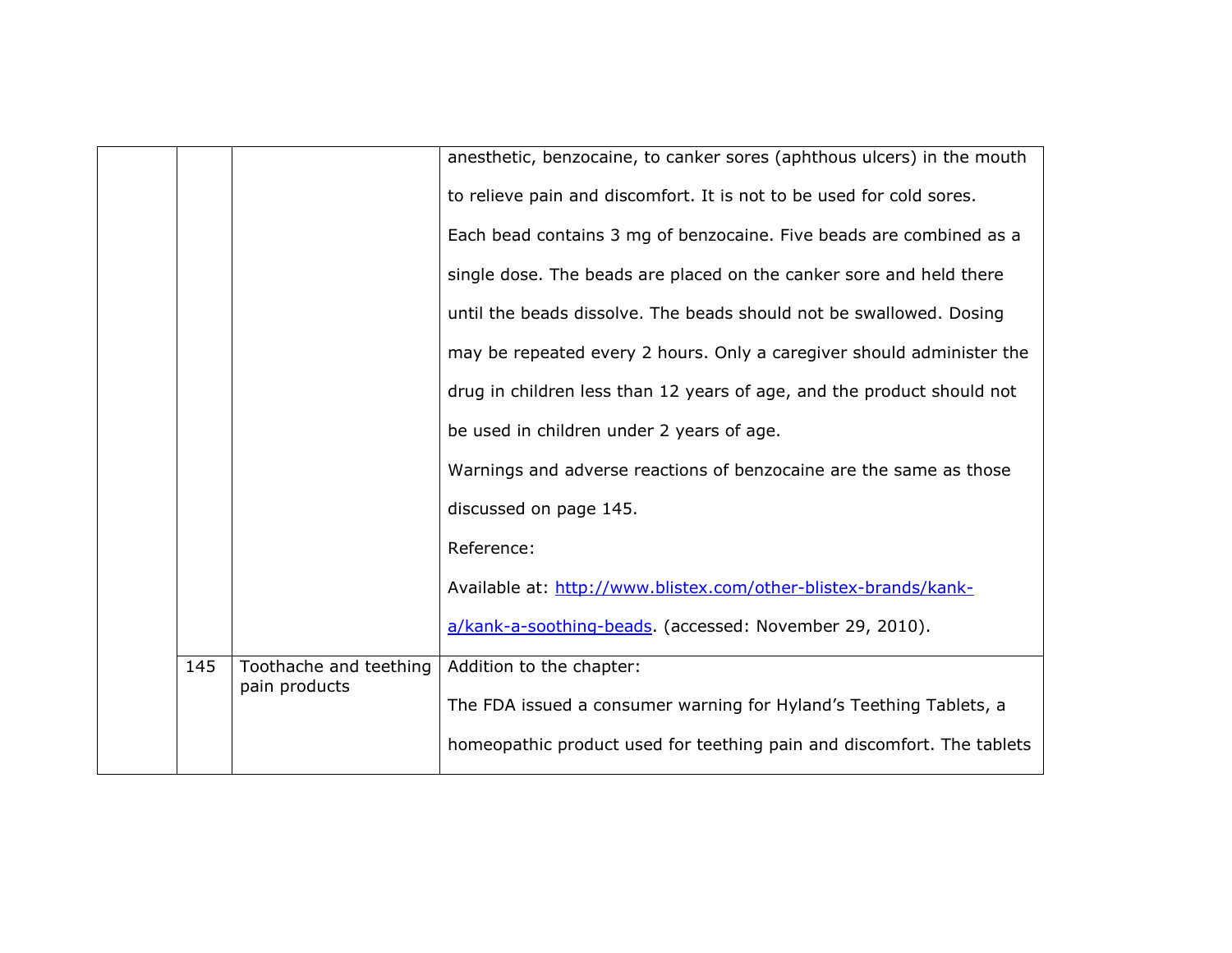|  | contain belladonna, an anticholinergic drug, which can cause serious       |
|--|----------------------------------------------------------------------------|
|  | adverse effects if taken in large doses. Belladonna is derived from the    |
|  | plant commonly known as Deadly Nightshade. Adverse affects include         |
|  | increased heart rate, increased body temperature, dry mouth, flushing      |
|  | of the skin that produces redness, constipation, dilated pupils, agitation |
|  | and possible hallucinations. The company voluntarily recalled the          |
|  | product.                                                                   |
|  | Because this is a homeopathic product, the FDA did not evaluate its        |
|  | safety or efficacy. The FDA advises consumers not to use the products      |
|  | and discard it. This warning is of great concern because homeopathy's      |
|  | main principle is that of serial dilution of ingredients to produce        |
|  | infinitesimal doses. Manufacturers of homeopathic products advertise       |
|  | the safety of their products and their lack of adverse effects. (Chapter 1 |
|  | discusses the principles of homeopathic medicine.)                         |
|  | Reference: Hyland's Teething Tablets: Questions and Answers.               |
|  | Available at:                                                              |
|  |                                                                            |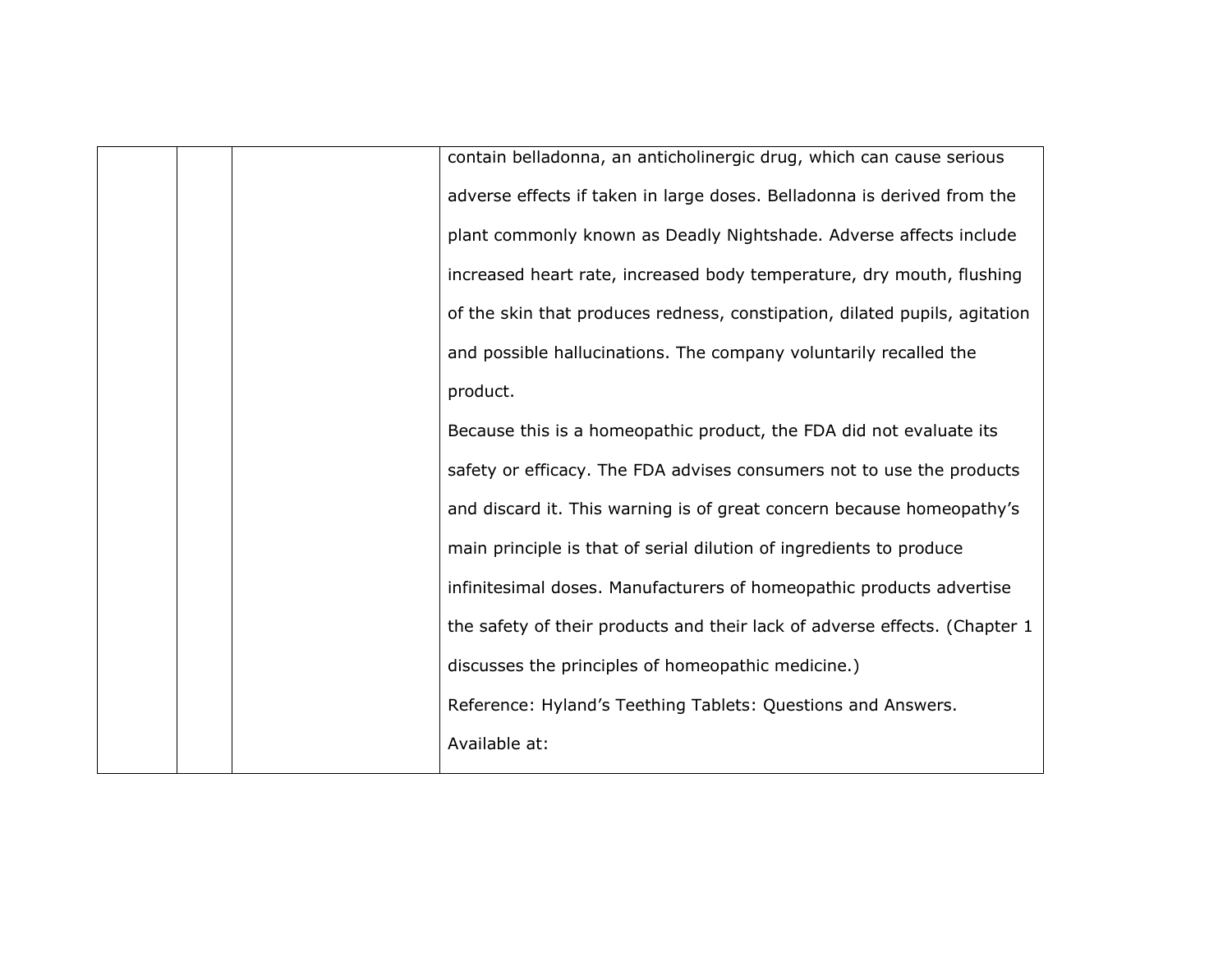|   |     |                                                                | http://www.fda.gov/ForConsumers?ConsumerUpdates/ucm230762.htm.             |
|---|-----|----------------------------------------------------------------|----------------------------------------------------------------------------|
|   |     |                                                                | (accessed: October 25, 2010).                                              |
| 9 | 201 | Smoking cessation<br>products/Nicotine<br>replacement products | Name change:                                                               |
|   |     |                                                                | Committ lozenge for smoking cessation have changed the name to             |
|   |     |                                                                | Nicorette lozenge.                                                         |
|   | 206 | Memory loss and<br>dementia/Ginkgo<br>biloba                   | Update on Ginkgo biloba.                                                   |
|   |     |                                                                | Data from the original clinical trial that evaluated the effect of Ginkgo  |
|   |     |                                                                | biloba did not find any difference between ginkgo and placebo in           |
|   |     |                                                                | dementia prevention from all causes, including Alzheimer's disease. A      |
|   |     |                                                                | further analysis of the data looked at a secondary outcome of this study   |
|   |     |                                                                | to determine if there was any change in the rate of cognitive decline      |
|   |     |                                                                | during the 6 years of the study in normal individuals and those who had    |
|   |     |                                                                | mild cognitive decline. There were no differences in memory, language,     |
|   |     |                                                                | visual-spatial acuity, attention span, or the ability to perform executive |
|   |     |                                                                | functions between those who received 120 mg ginkgo twice a day or a        |
|   |     |                                                                | placebo.                                                                   |